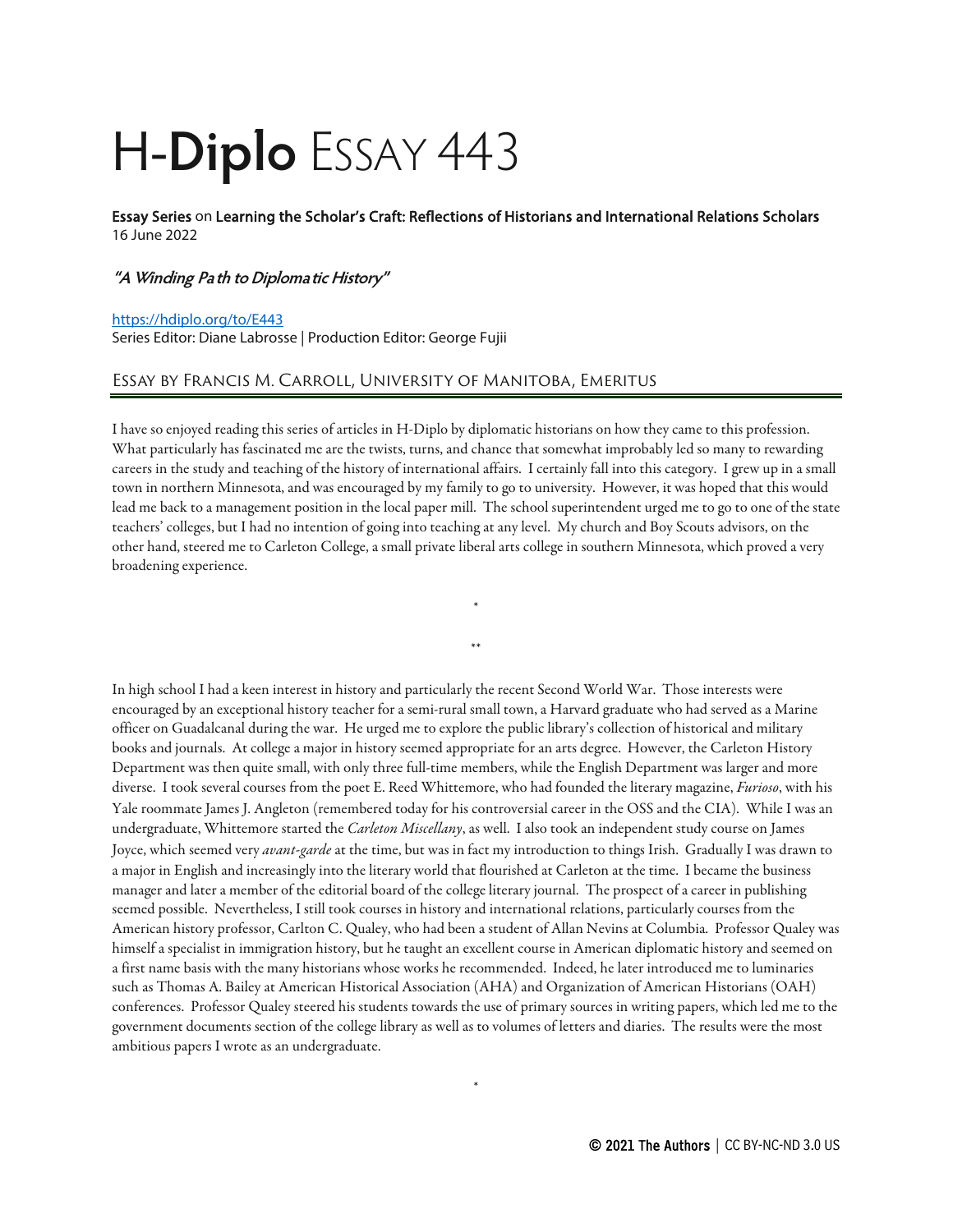When I graduated from Carleton in 1960 I was still looking forward to a career in publishing. The college representative of Houghton Mifflin told me that to better work with arts and social science faculty members at the institutions where he was promoting textbooks he was going to take an inter-disciplinary degree in American Studies at the University of Minnesota. That seemed like a sensible plan to gain entrance into the publishing world, so I too enrolled in the American Studies M.A. program at Minnesota in the autumn of 1960. The University of Minnesota had pioneered American Studies and offered a very stimulating program. Outstanding were courses in intellectual history from David W. Noble who had just published his monograph on the Progressive Era, politics from anti-war critic Mulford Q. Sibley, and, most exciting for a former English major, poetry from the celebrated poet Allen Tate.<sup>[1](#page-1-0)</sup> This intellectually enriching course of study did not, as it turned out, lead to a job with a publishing company, but it did open the door to an appointment in the English Department at South Dakota State University beginning in September 1962. Rather to my surprise, I found college teaching more congenial than I might have thought—I got along well with my students and my colleagues seemed pleased with my work. The problem was that my teaching was confined to first-year composition classes and it was clear that I would not have an opportunity to teach American literature for many years, much less an inter-disciplinary American Studies course.

\*

\*\*

\*\*

Beginning a teaching career is always demanding, but for the first time since high school my time was my own from Friday afternoon through Sunday. This gave me an opportunity to do a lot of reading and reflecting, which brought me back to the subject areas that I had found particularly engaging as both an undergraduate and a graduate student. The dramatic international events of the early 1960s also helped me focus on American foreign relations and specifically on Anglo-American affairs. This was of course the era of 'Mac and Jack'—Harold Macmillan and John F. Kennedy. Moreover, as I reviewed the numerous papers I had written, with a view to finding something suitable for publication, I concluded that the most well-argued and original writing I had done was for the US diplomatic history course I had taken at Carleton. Although study abroad was a bit unusual in the 1960s, my college roommate had been given a Fulbright to go to England and my girlfriend was currently studying at Reading University, so I began writing to Sir Denis Brogan at Peterhouse Cambridge and James Joll at St. Anthony's College, Oxford.

The admissions procedure for a research degree at these universities at the time was to submit promising research project. That sent me back to my reading to try to put together a project that would explain an important issue in Anglo-American relations and also a topic that had not already been extensively researched. My reading in early twentieth century British-American affairs lead me to conclude that one of the major obstacles to closer relations was the unresolved Irish question that generated strong anti-British sentiment within the politically powerful Irish community in the United States. Moreover, this was a topic in which the only serious book was Charles Callan Tansill's *America and the Fight for Irish Freedom, 1866-1922*. [2](#page-1-1)

I drafted a proposal for a research project at Trinity College Dublin to examine the American influence in the Irish struggle with Britain for self-government from 1910 to 1923—a study of the complicated Anglo-Irish-American triangular relations. I was accepted almost immediately and consequently my wife and I (Janet Foster Carroll and I were married in 1963) sailed for Ireland in September 1964 and settled into a comfortable flat in a house on Merrion Square, a few steps from Trinity

<span id="page-1-1"></span><span id="page-1-0"></span><sup>1</sup> David W. Noble, *The Paradox of Progressive Thought* (Minneapolis: University of Minnesota Press, 1958); Mulford Q. Sibley, *The Quiet Battle: Writings on the Theory and Practice of Non-Violent Resistance* (New York: Doubleday, 1962); Francis M. Carroll, "Recollections of Being a Student of Allen Tate," *Saint Austin Review* 17: 5 (September/October 2017): 17-18.

<sup>2</sup> Charles Callan Tansill, *America and the Fight for Irish Freedom, 1866-1922* (New York: Devin-Adair Company, 1957).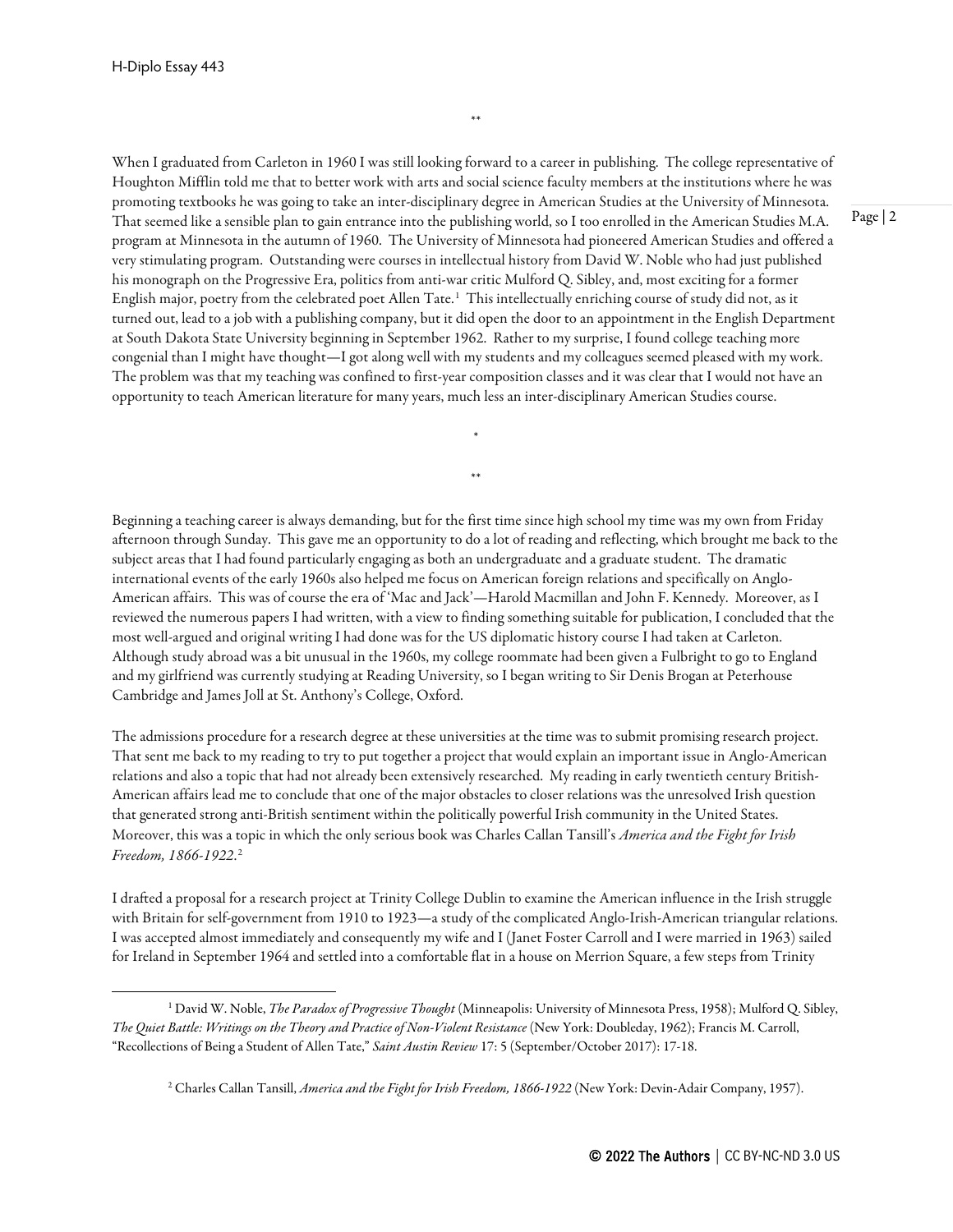College. We found ourselves to be part of an extraordinary group of Americans studying in Ireland—Donald H. Akenson, Lawrence Arnold, James W. Flannery, Joseph M. Hernon, David W. Miller, Maureen O'Rourke Murphy, Roger Rosenblatt, Catherine B. Shannon, and Joseph Starr.

At Trinity my supervisor was R.B. McDowell, the legendary Junior Dean and a distinguished historian of late eighteenth and early nineteenth century Ireland.<sup>[3](#page-2-0)</sup> His current project, however, was focussed on the history of the Irish Convention of 1917-18, a body it was hoped would devise a form of self-government acceptable to the several factions in Ireland and which had been created in part to satisfy pressure from the US to counter the anti-British agitation of the Irish community in America.[4](#page-2-1) McDowell was a most appropriate supervisor who gave me a lot of discretionary freedom but served as a very good editor as I began to produce work. He sent me off directly to the National Library of Ireland.

In retrospect, it was fortunate that I had an M.A. and two years of teaching experience in the academic world because without the usual North American procedure of doctoral level courses and preliminary examination, I needed to do a great deal of reading to get to a level where I could profitably exploit the rich manuscript materials in the Library. The Irish government had not yet opened its records for the period of the Irish revolutions, but the National Library contained the private papers of key figures of the 1916 Easter Rebellion and the Anglo-Irish War. Periodic trips to London were needed to work in the British Museum, which held the papers of government officials, and in the old Public Records Office in Chancery Lane, that yielded Foreign Office documents (and also where I met Thomas E. Hachey, another American working on Anglo-Irish-American affairs).

The American dimension required research in US libraries and archives, so I flew back to the US in the summer of 1965 to work in the Harvard Library, the New York Public, the National Archives, and the Library of Congress. On the strength of the new material from both the Irish-American community and from the administration of President Woodrow Wilson, I was able to upgrade my status at Trinity from that of a candidate for a Master of Letters degree to a candidate for a Ph.D. Having found so much relevant documentary material in the US, my wife and I moved in 1966-67 to Washington, D.C., so that I could do continued research in the rich collections of Wilson era papers in the Library of Congress and State Department documents in the National Archives.

At last I had the documentary material with which to write a thesis on Anglo-Irish-American relations in the crucial period of the First World War and the Irish War for Independence. Unfortunately, we had also run out of money, but happily I was able to secure an appointment for 1967-68 as a leave replacement in the History Department at Kalamazoo College (and my wife, having completed her M.A., secured an appointment in the English Department at Western Michigan University). This would now be my third year of university teaching but my first experience as a history lecturer. I taught the introductory course in US History, the twentieth-century America course, and, to my great pleasure, US Foreign Policy. It was a very demanding year, writing new lectures almost every day, but also very gratifying. The students were excellent and my colleagues congenial. I enjoyed and was stimulated by reading, talking about, and teaching history.

My original thoughts of a career in publishing were steadily diminishing. I was by this time already a member of the AHA and the OAH, and I now joined the American Committee for Irish Studies (ACIS), for which I gave my first paper in the spring of 1968, and through which I met such leading historians as Emmet Larkin and Lawrence J. McCaffrey. I was also recruited by Joseph P. O'Grady, who himself was a specialist in US diplomatic history and Irish-American affairs, to join the Society of Historians of American Foreign Relations (SHAFR).<sup>[5](#page-2-2)</sup> Little progress had been made in completing the Ph.D.

<sup>3</sup> Anne Leonard, *The Junior Dean: Encounters With a Legend* (Dublin: Lilliput Press, 2003).

<sup>&</sup>lt;sup>4</sup> R.B. McDowell, *The Irish Convention, 1917-18* (London: Routledge & Kegan Paul, 1970).

<span id="page-2-2"></span><span id="page-2-1"></span><span id="page-2-0"></span><sup>5</sup> Joseph P. O'Grady, *Irish-Americans and Anglo-American Relations, 1880-1888* (New York: Arno press, 1976); and O'Grady, ed., *The Immigrants' Influence on Wilson's Peace Policies* (Lexington: University of Kentucky Press, 1967).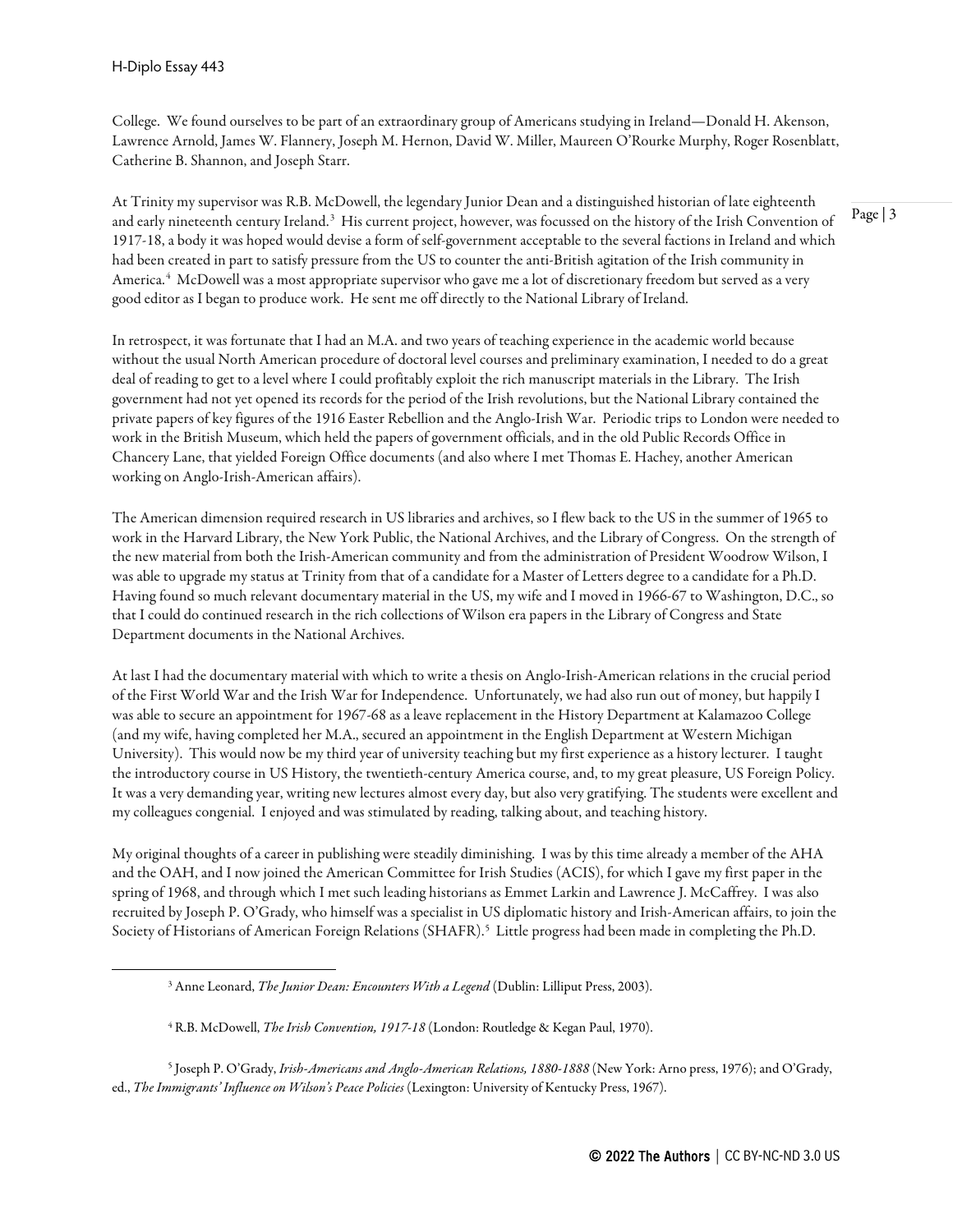thesis during the year in Kalamazoo, however, so my wife and I returned to Dublin in September of 1968 so that I could complete the dissertation. The opening of the Lloyd George papers and the British Cabinet minutes for the war years required still more work in London, and the publication of Alan Ward's book, *Ireland and Anglo-American Relations, 1899-* 1921 in 19[6](#page-3-0)9 necessitated some careful re-writing to avoid seeming to trespass on his thesis.<sup>6</sup> Although much of my text, from US entry into the First World War on, dealt with Anglo-American relations, taking a page from Dr. McDowell's eighteenth-century studies, I titled my dissertation, "American Opinion on the Irish Question, 1910-23."

\*

\*\*

Page | 4

For historians the academic world had taken a dramatic shift between 1967-68 and 1969. Before leaving Kalamazoo College I had turned down several university appointments, thinking rather smugly that they were not quite suitable. However, as 1968 unfolded into 1969, my letters of inquiry and my applications were consistently turned down, so I flew back to Philadelphia for the "job market" at the Spring meeting of the OAH. I interviewed for, and was offered an appointment at, the University of Manitoba in Winnipeg, Canada, which I accepted, thinking it would be an interesting place to be for a year or two. After all, I had grown up in northern Minnesota and visited Winnipeg as a child, and I had also played hockey as a boy and listened to "Hockey Night in Canada" on the radio; my wife had a Canadian-born father and had also travelled extensively to see her Canadian cousins.

The University of Manitoba, influenced by the Oxford-Cambridge academic structure, had several constituent colleges, and I was assigned to St. John's College, the Anglican institution that had antecedents that went back to the Hudson's Bay Company and missionary efforts in the 1820s. The College was chartered by the provincial legislature in 1871, before the University was actually established in 1877. I was to be a Fellow of the College and an Assistant Professor in the University's Department of History, with a specialty in US diplomatic history. While the College was relatively small, with a faculty of about 15, the University was quite substantial; the History Department was very strong, numbering about 30, of which 5 had a US specialty. I initially taught the third-year course in US Foreign Policy (and eventually the second-year survey in American History and occasionally a graduate course) and two sections of a first-year course titled "The History of the North Atlantic Community," starting in roughly the seventeenth-century and extending into the Cold War period. John Bartlet Brebner's *North Atlantic Triangle: The Interplay of Canada, the United States and Great Britain* was the basic text.<sup>[7](#page-3-1)</sup> A course on Anglo-Canadian-American relations was perfect for someone who had just completed a dissertation on Anglo-Irish-American relations, and indeed quite a bit of Irish history was worked into my lectures as well. All of this led me in several new directions, specifically a third-year Canadian-American relations course by the early 1980s, a second-year Irish history course in late 1989, and the history of northern Minnesota—about which more later.

Much of the matter of Anglo-Canadian-American relations dealt with treaty negotiations, boundary disputes, arbitration tribunals, and the like—all of which were international law subjects in which I had no training. After inquiring at several law schools, I was offered the appointment of Visiting Scholar at the Columbia University Law School in New York for the autumn term in 1980. This was a wonderful opportunity to work on these international law issues under such scholars as Oscar Schacter, Louis Henkin, and Hans Smit. All of the "foreign" Visiting Scholars were given a two-week course to introduce us to the Law School Library and provide us with the tools to access and work with US legal and international law materials. In my case, I was able to apply this knowledge in the five months in New York to do research in the incredible libraries and archives in the city, as well as in several later projects. Columbia proved to be a major step in my education. Writing my thesis for Trinity had led me into US State Department and British Foreign Office documents, private papers,

<sup>6</sup> Alan Ward, *Ireland and Anglo-American Relations, 1899-1921* (London: Weidenfeld and Nicolson, 1969).

<span id="page-3-1"></span><span id="page-3-0"></span><sup>7</sup> John Bartlet Brebner, *North Atlantic Triangle: The Interplay of Canada, the United States and Great Britain* (New York: Columbia University Press, 1945).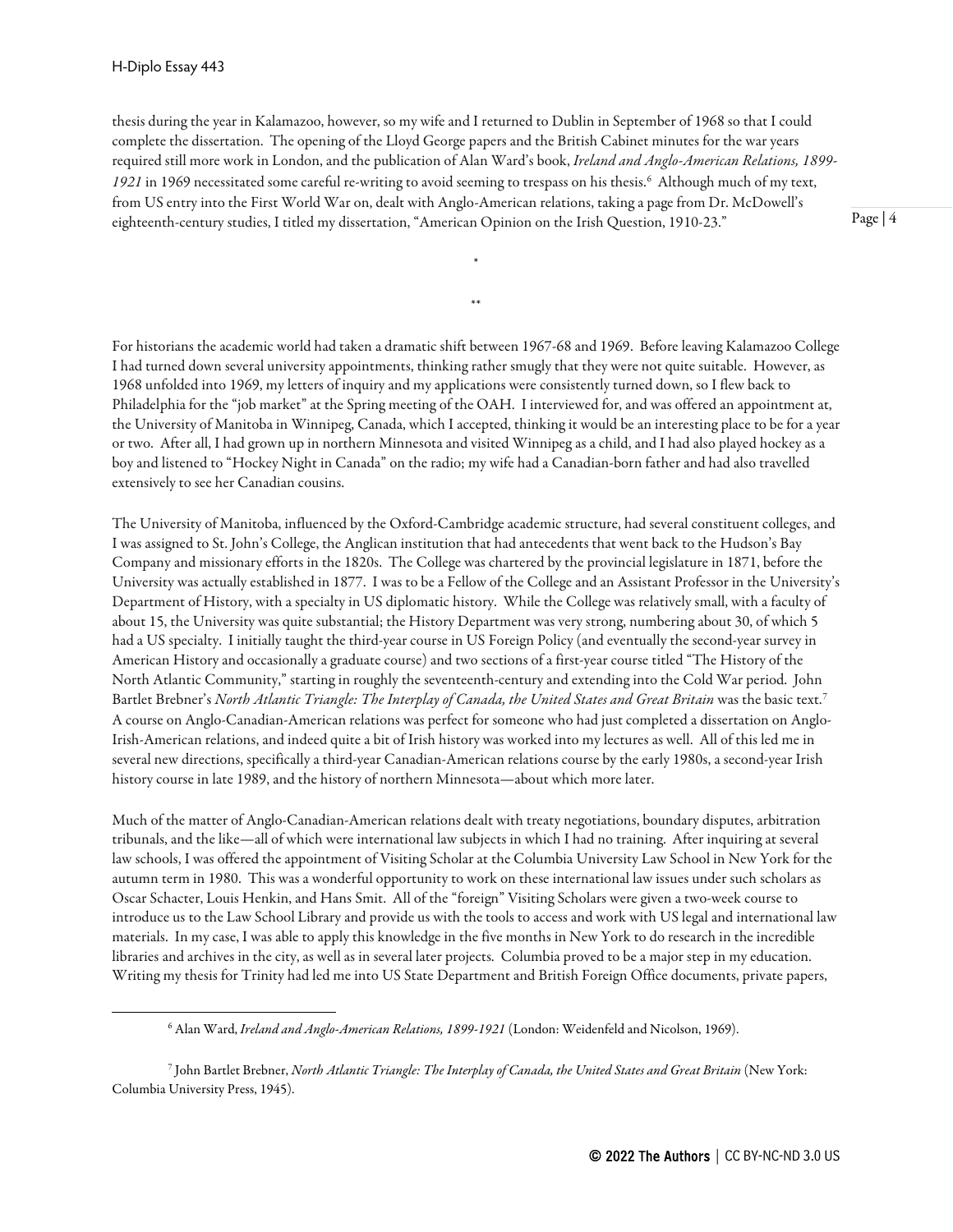newspapers and journalist opinion shaping, and ethnic-immigrant organization and nationalism. University lecturing had encouraged a broad sense of the sweep of international history. Columbia Law School gave me a grasp of the elements of international law that provided the framework within which diplomacy took place. I felt I now had the working tools I needed.

\*

\*\*

Page | 5

Of course, after having secured a teaching appointment in 1969 upon completion of my doctorate at Trinity, the pressing professional necessity was to get my thesis revised and published. The first several summers in the 1970s were spent in Dublin, London, and New York working through manuscript material to expand and refine the arguments in my text, which was accepted by Gill and Macmillan in Dublin and St. Martin's Press in New York; the book came out in 1978 as *American Opinion and the Irish Question, 1910-23*. [8](#page-4-0) The publication of the book opened several doors for me. I was invited to contribute seven essays about the Irish-American nationalist groups active in the early twentieth-century to Michael F. Funchion's book, *Irish American Volunteer Organizations*, and an article titled "America and Irish Political Independence, 1910-1933" for P.J. Drudy's book, *The Irish in America: Immigration, Assimilation and Impact*—all of which I was able to write while at Columbia.<sup>[9](#page-4-1)</sup>

New York also gave me time to work in the manuscript collections in the American Irish Historical Society and the New York Public Library, where I discovered distinct separate parts of the journals kept by the American Commission on Irish Independence. This was a group of three leading Irish-Americans commissioned by the 1919 Irish Race Convention to go to the Paris Peace Conference to arrange for a delegation from the new Dáil Éireann government in Dublin to present their case for recognition as an independent republic. (Albeit unsuccessful in this task, the Commission generated a great deal of publicity for the Irish nationalist cause in 1919.) I was able to bring these fragments together and, along with copies of their correspondence and their report, compile a manuscript titled, *The American Commission on Irish Independence, 1919: The Diary, Correspondence and Report*.

At just that time, 1984-85, I was appointed the Mary Ball Washington Professor of American History at University College Dublin where I was encouraged to submit this text to the Irish Manuscripts Commission, which published the book in 1985.<sup>10</sup> It was a pleasure to give tutorials and lectures on US Foreign Policy and America since 1865 to the Irish students at University College Dublin. UCD also introduced me to such leading Irish history scholars as Kevin B. Nowlan, F.X. Martin, O.S.A., Sister Margaret MacCurtain, and Donal McCartney, and a new generation of contemporaries: Ronan Fanning, Joseph J. Lee, James McGuire, Mary Daly, and Michael Laffan.

\*

\*\*

<span id="page-4-2"></span><sup>10</sup> Carroll, ed., *The American Commission on Irish Independence, 1919: The Diary, Correspondence and Report* (Dublin: Irish Manuscripts Commission, 1985).

<span id="page-4-0"></span><sup>8</sup> Carroll, *American Opinion and the Irish Question, 1910-23* (Dublin: Gill and Macmillan, 1978) (New York: St. Martin's Press, 1978).

<span id="page-4-1"></span><sup>9</sup> Michael F. Funchion, ed., *Irish American Voluntary Organizations* (Westport and London: Greenwood Press, 1983); and P.J. Drudy, ed., *The Irish in America: Emigration, Assimilation and Impact* (Cambridge: Cambridge University Press, 1985).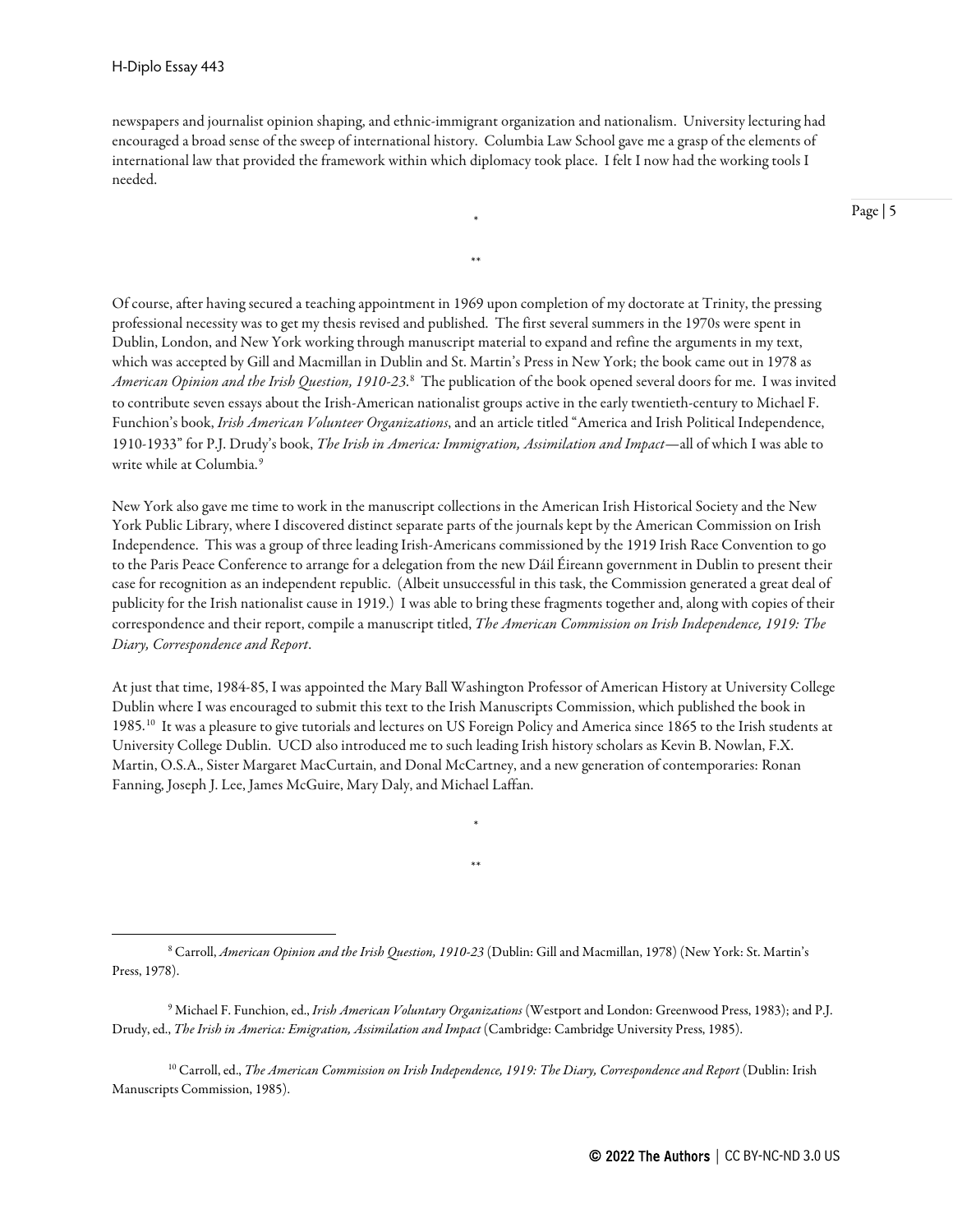All of this drew me further into Irish affairs. Working in the Frank P. Walsh papers at the New York Public Library in 1980 not only revealed parts of the diary of the American Commission on Irish Independence, which he chaired, but it also illuminated the complexities of the Irish Bond-Certificate campaign, in which he had a major role, and which raised some \$5,746,360 for the embattled Dáil government during 1920-21—roughly two thirds of the Dáil's revenue. When the Civil War broke out in Ireland in 1922, both sides claimed the unexpended funds in US and Irish banks resulting in complicated court cases in both countries. The director of the Visiting Scholar program at the Columbia Law School, Peter Strauss, arranged with a partner at Davis Polk & Wardwell, the New York law firm that represented the Irish Free State, for me to examine their records of the case, which in turn was approved by the Irish Consul General in New York, Sean O'hUiginn (later Ambassador to the US).

This enabled me to work through the legal issues and facilitated putting together a narrative of both the fund-raising efforts and the tangled legal aftermath in a manuscript titled *Money for Ireland: Finance, Diplomacy, Politics, and the First Dáil Éireann Loans, 1919-1936*. Not an obviously popular topic, the manuscript did not find a publisher until Praeger brought it out in a diplomatic series in 2002.<sup>[11](#page-5-0)</sup> In the meantime, in 1998 I was encouraged by Maureen O'Rourke Murphy, who was then at Hofstra University and the former president of ACIS, to apply for the Bicentennial Fellowship in Belfast, sponsored by the British Council, the Department of Education for Northern Ireland, the Public Record Office of Northern Ireland, and the US Consulate General, to write a history of the American Consulate commemorating its two hundred years of unbroken service. After going through the microfilm copies in Winnipeg of the US Consular files, my wife and I flew to Belfast in June of 1998, just as the elections were being held following the Good Friday Agreement, ending the thirty-year period of "The Troubles" in Northern Ireland.

Coincidentally, it was almost thirty years since we had left Dublin for Winnipeg in 1969 as "The Troubles" were rising in violence, and although things were calming down in 1998 (British soldiers were taken off the streets of Belfast shortly after we arrived) terrible atrocities did still take place at regular intervals—such as the Omagh bombing. Both the Public Record Office and Queen's University Belfast opened their facilities to me and by December, when we returned to Canada, I had a draft of what became, *The American Presence in Ulster: A Diplomatic History, 1796-1996*, published by Catholic University of America Press in 2005.<sup>[12](#page-5-1)</sup> This project enabled me to shift my focus from early twentieth century Ireland to the history of emigration and trade with the north of Ireland over two centuries, as well as to examine specifically the institution of the US Consular Service and the history of its evolution and professionalization.

\*

\*\*

I was able to take early retirement from the University of Manitoba in 1999 while retaining an honorary connection with St. John's College and the appointment of Professor Emeritus by the University in 2002. Relieved of fixed commitments, I was available to accept several stimulating opportunities. In 2000 James S. Rogers, the Director of the Center of Irish Studies at the University of St. Thomas in Saint Paul, Minnesota, invited me to be the Visiting Irish Historian, where I taught both a survey in Irish history and, for the first time, a class on the Irish in the US. A major project in Ireland was the work of the

<span id="page-5-0"></span><sup>&</sup>lt;sup>11</sup> Carroll, "Eamon de Valera and the Irish Bond-Certificate Drive, 1919-1921," in Diana Ben Merre and Maureen Murphy, eds., *James Joyce and his Contemporaries* (Westport: Greenwood Press, 1989). This was the only interest shown to my study of the international Irish finances in the revolutionary period until Praeger in 2002. Carroll, *Money for Ireland: Finance, Diplomacy, Politics, and the First Dáil Éireann Loans, 1919-1936* (Westport: Praeger, 2002).

<span id="page-5-1"></span><sup>&</sup>lt;sup>12</sup>. Carroll, *The American Presence in Ulster: A Diplomatic History, 1796-1996* (Washington, D.C.: Catholic University of America Press, 2005).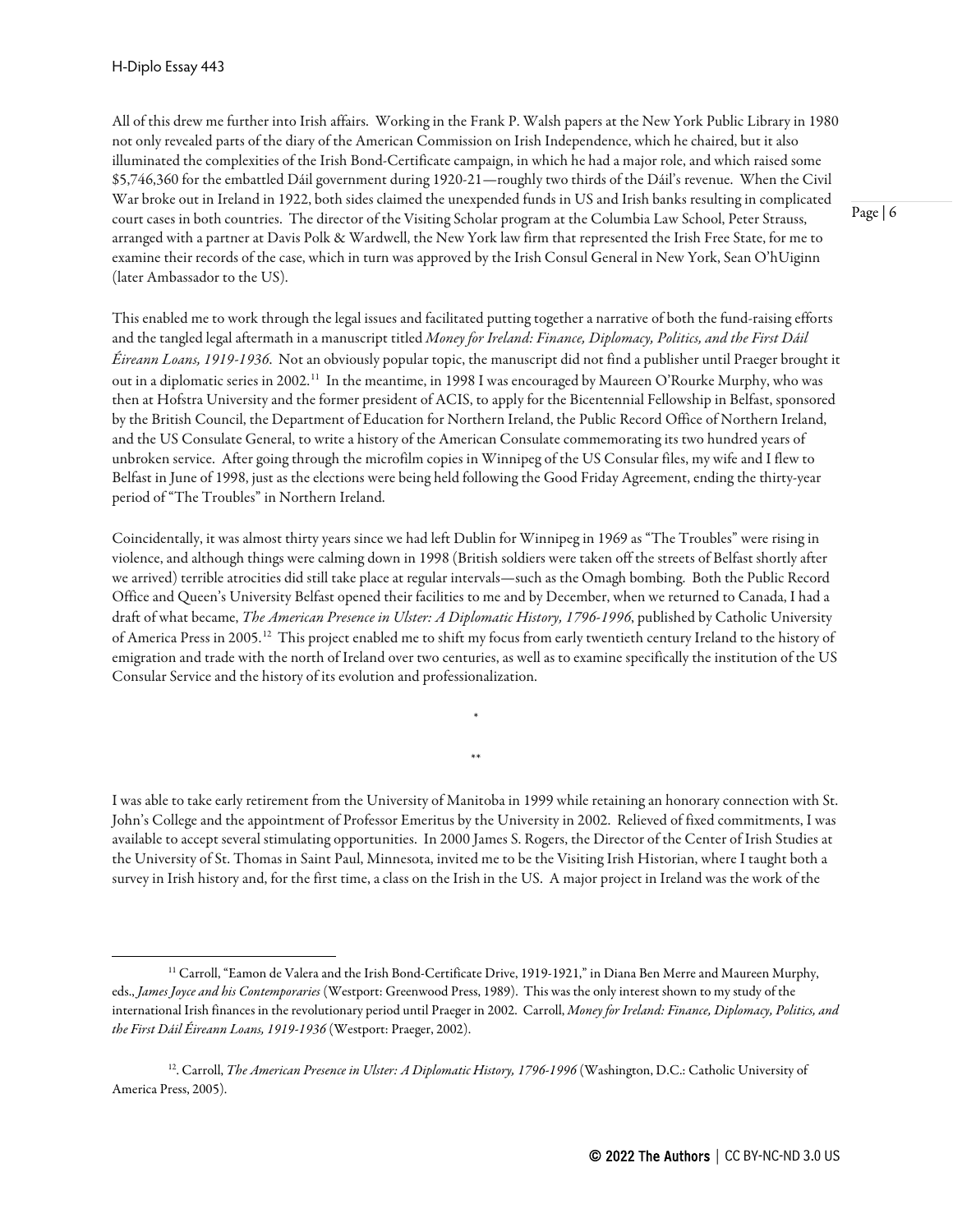H-Diplo Essay 443

Royal Irish Academy to compile a definitive *Dictionary of Irish Biography*, to which I was asked by the General Editor, James McGuire, to contribute eight entries on Irish figures with careers in North American affairs.<sup>13</sup>

In 2006, the  $90<sup>th</sup>$  anniversary of the 1916 Irish Rising, I was asked to give a talk on the American role in the Rising, sponsored by the Irish Consulate General in New York, at the American Irish Historical Society.<sup>14</sup> Thomas E. Hachey, then Director of the Irish Studies Program at Boston College, invited me to be the John J. Burns Library Visiting Scholar in 2010, where I taught a course called "Ireland, Diplomacy and the Two World Wars." In Boston and as the Lawrence W. McBride Lecturer at the 2011 Mid-West ACIS Conference I was able to present papers on research based on recently released Irish documents and focused on US-Irish diplomatic relations in the 1920s.<sup>[15](#page-6-2)</sup> That was augmented by being asked by Marion R. Casey to give the Ernie O'Malley Lecture at the Glucksman Ireland House at New York University in October 2015—the first of a series of programs planned to celebrate the centennial of the 1916 Dublin Rising. This lecture series, and the conference planned for 21 April 2016, focussed on the American contribution to the events of 1916 and to the subsequent struggle to obtain self-government and Independence. These papers were published as *Ireland's Allies: America and the 1916 Easter Rising*. [16](#page-6-3) 

The American Irish Historical Society, in conjunction with the Irish Consulate General in New York, also asked me to serve as the historical curator of an exhibition titled, "... supported by her exiled children in America," at their New York 5<sup>th</sup> Avenue building as part of the 1916 centenary. These commemorations called attention to both the excellent recent scholarship on Irish affairs and the valuable Irish documents that had been released to the public.<sup>17</sup> Based on this new scholarship and new documents, I decided to write a new interpretation of American Irish relations from roughly the 1916 Rising through the First World War, the struggle for independence, and the creation of the Irish Free State. Moreover, I wanted to extend the narrative through the 1920s to emphasize the extent to which the US government gave diplomatic recognition and support to the new Irish Free State, albeit a Dominion of the British Commonwealth. In short, my book, *America and the Making of An Independent Ireland*, was intended to emphasize the international relations dimension rather than an ethnic studies element.

<span id="page-6-0"></span><sup>13</sup> James McGuire, ed., *Dictionary of Irish Biography* (Cambridge: Cambridge University Press, 2009). Several of these entries have been reprinted.

<sup>14</sup> Carroll, "The American Role in the Irish Rising of 1916," *The Recorder* 19: 2 (Summer, 2007): 9-22.

<span id="page-6-2"></span><span id="page-6-1"></span><sup>15</sup> Carroll, "Protocol and International Politics, 1928: The Secretary of State Goes to Ireland, *Eire-Ireland* 36:4 (Winter 1992): 45-57; Carroll, "Official Visits: President Cosgrave Comes to Ottawa," *Canadian Journal of Irish Studies* 36:2 (Fall, 2010): 177-190; Carroll, "The First Official Visit of William T. Cosgrave to the United States," *New Hibernia Review* 16:2 (Summer 2012): 77-97; and Carroll, "Ireland Among the Nations of the Earth: Ireland's Foreign Relations from 1923 to 1949," *Études irlandaises*, No 41–1 (printemps-été 2016): 35-52.

<span id="page-6-3"></span><sup>16</sup> Miriam Nyhan Grey, ed., *Ireland's Allies: America and the 1916 Easter Rising* (Dublin: University College Dublin Press, 2016).

<span id="page-6-4"></span><sup>17</sup> In addition to *Ireland's Allies*, cited above, see David Brundage, *Irish Nationalists in America: The Poliutics of Exile, 1798- 1998* (New York: Oxford University Press, 2016); Michael Doorley, *Irish-American Diaspora Nationalism, The Friends of Irish Freedom, 1916-1935* (Dublin: Four Courts Pres, 2005); Terry Golway, *Irish Rebel: John Devoy and America's Fight for Ireland's Freedom* (New York: St. Martin's Press, 1998); Bernadette Whelan, *United States Foreign Policy and Ireland: From Empire to Independence, 1913-39* (Dublin: Four Courts Press, 2006); Eda Sagarra, *Envoy Extraordinary: Professor Smiddy of Cork* (Dublin: Institute of Public Administration, 2018); and Robert Schmuhl, *Ireland's Exiled Children: America and the Easter Rising* (New York: Oxford University Press, 2016).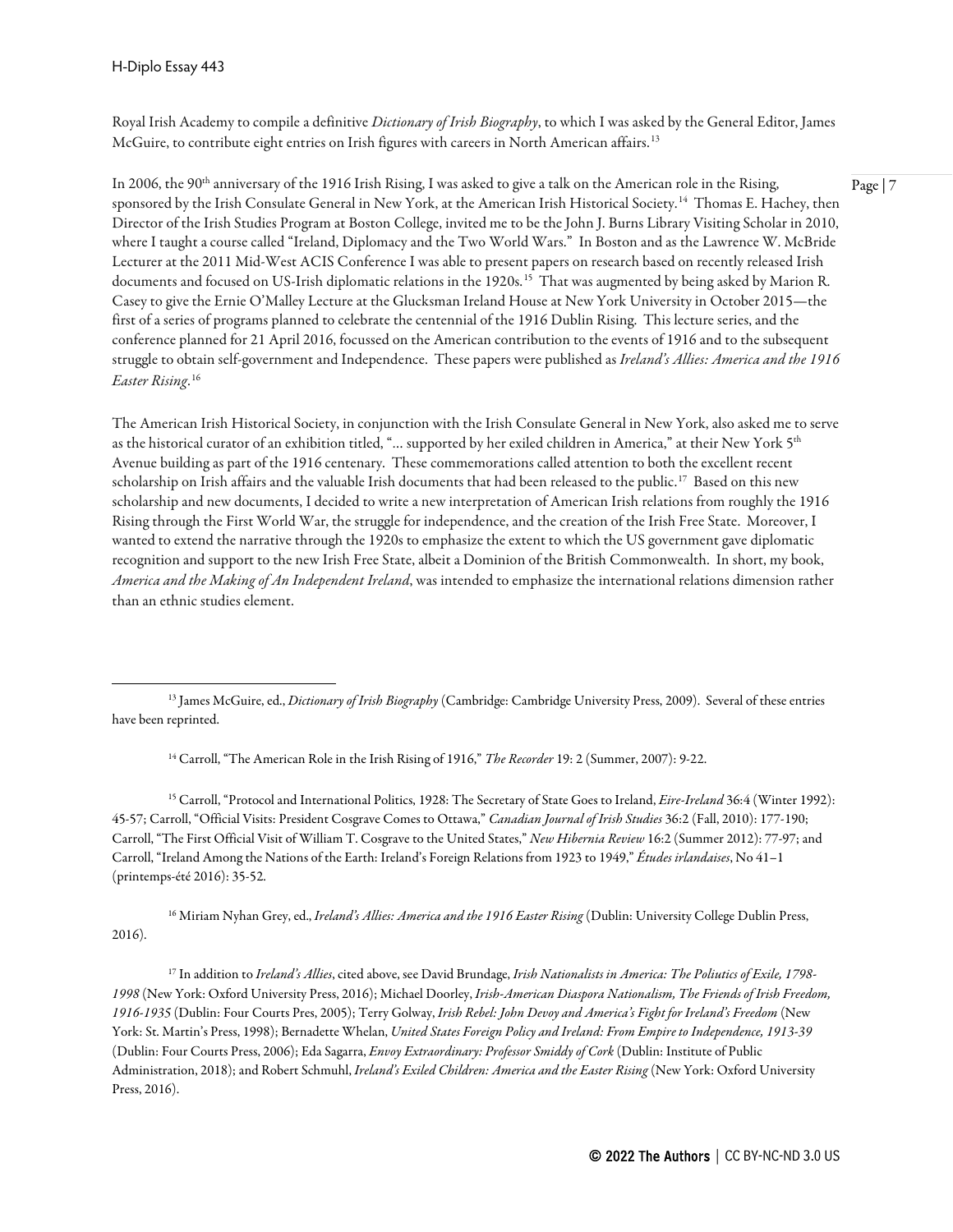Encouraged by Kevin Kenny, the Director of Irish Studies at Glucksman Ireland House, and by his associate, Miriam Nyhan Grey, I submitted my manuscript to NYU Press, which brought it out in 2021.<sup>[18](#page-7-0)</sup> Over the past fifty years, helped by the release of Irish External Affairs papers and the publication of *Documents on Irish Foreign Policy*, US-Irish diplomatic studies have been steadily developed by Alan Ward, Thomas E. Hachey, T. Ryle Dwyer, Bernadette Whelan, Troy D. Davis, Michael Doorley, and Simon Topping.<sup>19</sup>

\*

\*\*

Page | 8

One subject area in which I never imagined I would pursue was Canadian-American relations, but the focus of a university lecturer is inevitably drawn in several directions. I mentioned the first-year course that I initially taught in Anglo-Canadian-American relations, which was an attractive intellectual challenge. As I taught US foreign policy, as well, I increasingly researched the literature on those friction points between the US and Britain over Canadian issues. Much of the best historical writing was published by the Carnegie Endowment for International Peace before the Second World War in their Canada and United States series. When my first sabbatical came up in 1975-76, I started work on a fresh study of the Webster-Ashburton Treaty of 1842, which settled the troublesome eastern Canadian American boundary.

My wife and I spent five months in London and five months in Washington, D.C., while I researched the basic documents for a monograph on the 1842 treaty. However, before I had made any progress on a manuscript, Howard Jones's excellent volume, *To the Webster-Ashburton Treaty*, came out in 1977.[20](#page-7-2) I put my notes aside and pursued other projects, although the issues of the boundary were never far from my thoughts. When I was eligible for a sabbatical in 1994-95, I decided to return to the topic of the eastern Canadian American boundary, but to write a history of the four boundary commissions authorized by the Treaty of Ghent, ending the War of 1812, as a northern counterpart to the Lewis and Clark expedition a monumental effort to explore, survey, map, and, hopefully, decide the northern boundary. I was delighted to find letters and memoirs of Boundary Commission crews in the National Archives of Canada, the New Brunswick Museum, the Maine Historical Society, and the Buffalo and Erie County Historical Society, in addition to State Department and Foreign Office papers I had already examined.

An enormous help was my appointment as the John Adams Fellow at the Institute of United States Studies at the University of London, which entitled me to an office in the Senate Tower, access to the Institute for Historical Research, and the privilege of renting a University of London flat in Bloomsbury. The work of the boundary commissions constitutes a major section of the book (five chapters), but the study eventually extended from the end of the Revolutionary War to the Webster-Ashburton Treaty itself.[21](#page-7-3) Thanks to my Columbia Law School experience, I could give particular attention to the several arbitration procedures.<sup>[22](#page-7-4)</sup> The book, *A Good and Wise Measure: The Search for the Canadian-American Boundary*,

<sup>18</sup> Carroll, *America and the Making of An Independent Ireland: A History*(New York: New York University Press, 2021).

<span id="page-7-1"></span><span id="page-7-0"></span><sup>19</sup> *Documents on Irish Foreign Policy, 1919-1922* (Dublin: Royal Irish Academy, 1998), Vol. I. This series now extends to volume XII, 1961-1965.

<span id="page-7-2"></span><sup>20</sup> Howard Jones, *To the Webster-Ashburton Treaty: A Study in Anglo-American Relations, 1783-1843* (Chapel Hill: University of North Carolina Press, 1977).

<span id="page-7-3"></span><sup>21</sup> Carroll, *A Good and Wise Measure: The Search for the Canadian-American Boundary, 1783-1843* (Toronto: University of Toronto Press, 2001).

<span id="page-7-4"></span><sup>22</sup> Carroll, "Kings and Crises: Arbitrating the Canadian-American Boundary Dispute and the Belgian Crisis of 1830-1832," *The New England Quarterly* 73:2 (June, 2000): 179-201.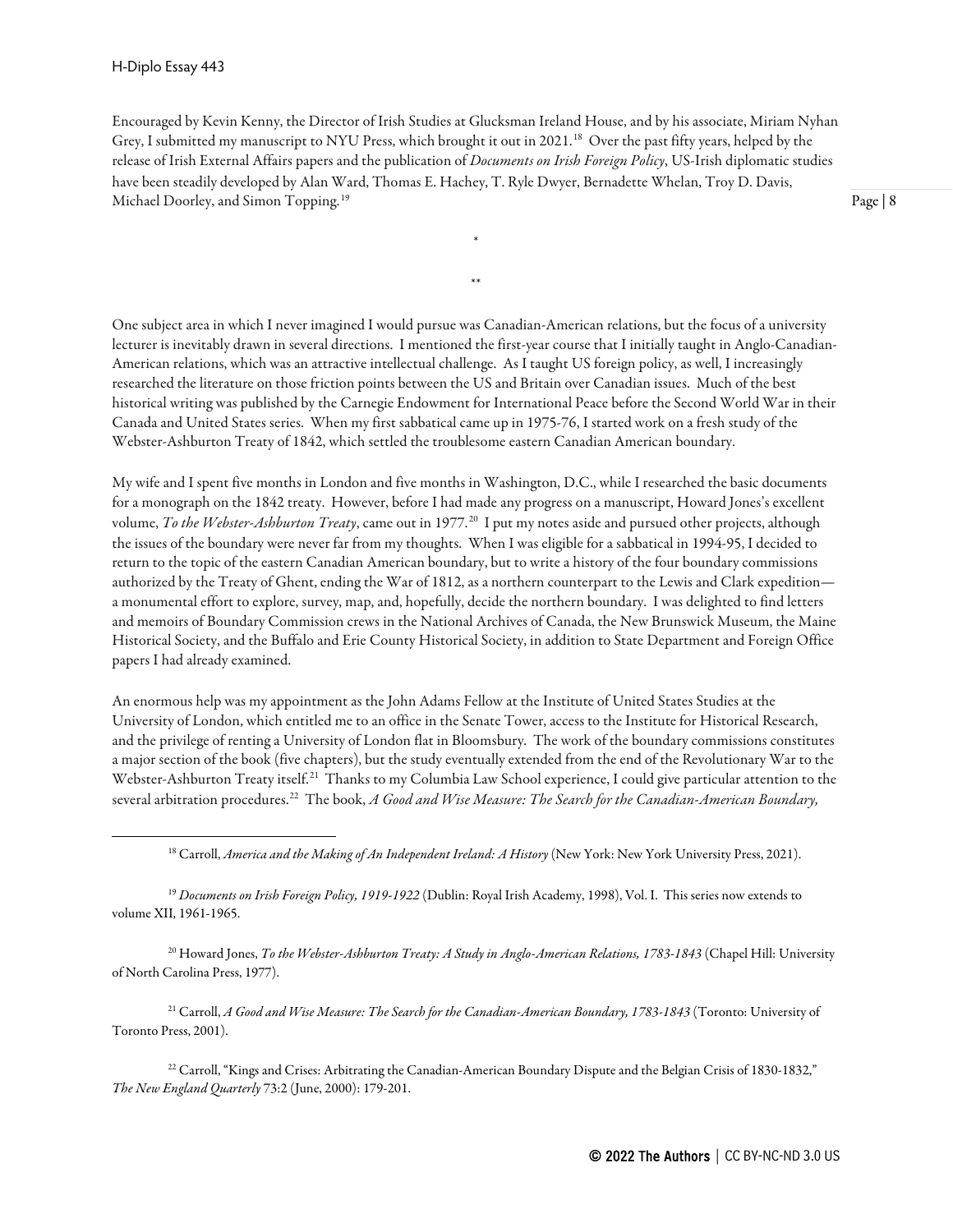*1783-1842*, was published by the University of Toronto Press in 2001 and awarded the Albert B. Corey Prize given jointly by the AHA and the Canadian Historical Association (CHA) in 2001-02, and the John Wesley Dafoe Prize, given by the J.W. Dafoe Foundation in 2002. The CHA organized a symposium on the book at their annual meeting in Halifax in 2003; I was invited to give a paper on the boundary question at the German Association for American Studies meeting in Tutzing, Germany, in 2006; and I was asked to join a symposium on "The Mitchell Map and Its Role in Shaping History" at the National Archives in Washington, D.C., in 2008. Canadian-American relations proved to be very rewarding.

Still another area of research and writing that I never anticipated was that of northeastern Minnesota history. In my periodic trips to Washington I saw my boyhood friend, Franklin R. Raiter, and our conversations inevitably turned to the great 1918 Cloquet-Moose Lake forest fire that burned over 1,500 square miles, killed 453 people, displaced 11,382, and shaped the world of our childhood. This was the worst disaster in Minnesota history but no proper account of the tragedy had been written. We decided to write it, and it proved to be an intriguing topic, with several fires coming together, climactic weather conditions, elaborate rescue operations, massive relief efforts, and protracted legal and legislative procedures to obtain compensation. The training at Columbia guided me into the Minnesota State Supreme Court records with pages of witness testimony as well as to an understanding of the complicated compensation cases. The Minnesota Historical Society Press published our book in 1990, *The Fires of Autumn: the Cloquet-Moose Lake Disaster of 1918*. [23](#page-8-0)

The forest-fire book led me to several other regional projects. The Minnesota Historical Society Press asked me to write an extensive introduction to their reprint of the 1941 Federal Writers' Program book which had been put together under the Works Progress Administration (WPA). This book came out in 1988 as *The WPA Guide to the Minnesota Arrowhead Country*. [24](#page-8-1) Articles written in the early 1980s about the Cloquet-Moose Lake fire led to an invitation by the Carlton County Historical Society to write a history of the county. This presented a fresh intellectual challenge—the creation of the county and its settlement dated from the mid-nineteenth century and was shaped by farming and lumbering and railroad building, but the indigenous communities had timeless origins and even the French explorers traversed the region in the 1620s and 1630s, a time when Pilgrims and Puritans were settling New England. Years of working in Anglo-Canadian-American history gave me the resources to put this 'local' history in an appropriate context.<sup>[25](#page-8-2)</sup> The county historical society later asked me to collaborate with the Director, Marlene Wisuri, in producing a short, illustrated history of the county in 1997 and a history of the town of Carlton, the county seat, in 2006.<sup>[26](#page-8-3)</sup> The fact that Winnipeg was an easy day's drive away from Carlton County unquestionably made that diversion possible and logical.

Retirement also allowed for some new ventures in international affairs. Gordon Martel at the University of Northern British Columbia was editing the *Encyclopedia of Diplomacy* for Wiley-Blackwell, and he invited me to join him as one of several associate editors. I reviewed numerous entries for him, making editorial suggestions, and I wrote eleven entries on

\*

\*\*

<span id="page-8-1"></span><sup>24</sup> *The WPA Guide to the Minnesota Arrowhead Country*, Introduction by Carroll (St. Paul: Minnesota Historical Society, 1988).

<sup>25</sup> Carroll, *Crossroads in Time: A History of Carlton County, Minnesota* (Cloquet: Carlton County Historical Society, 1987).

<span id="page-8-3"></span><span id="page-8-2"></span><sup>26</sup> Carroll and Marline Wisuri, *Reflections of Our Past: A Pictorial History of Carlton County* (Virginia Beach: The Donning Company, 1997); and Carroll and Marline Wisuri, *Carlton Chronicles* (Cloquet: Carlton County Historical Society, 2008).

<span id="page-8-0"></span><sup>23</sup> Carroll and Franklin R. Raiter, *The Fires of Autumn: The Cloquet-Moose Lake Disaster of 1918* (St. Paul: Minnesota Historical Society, 1990).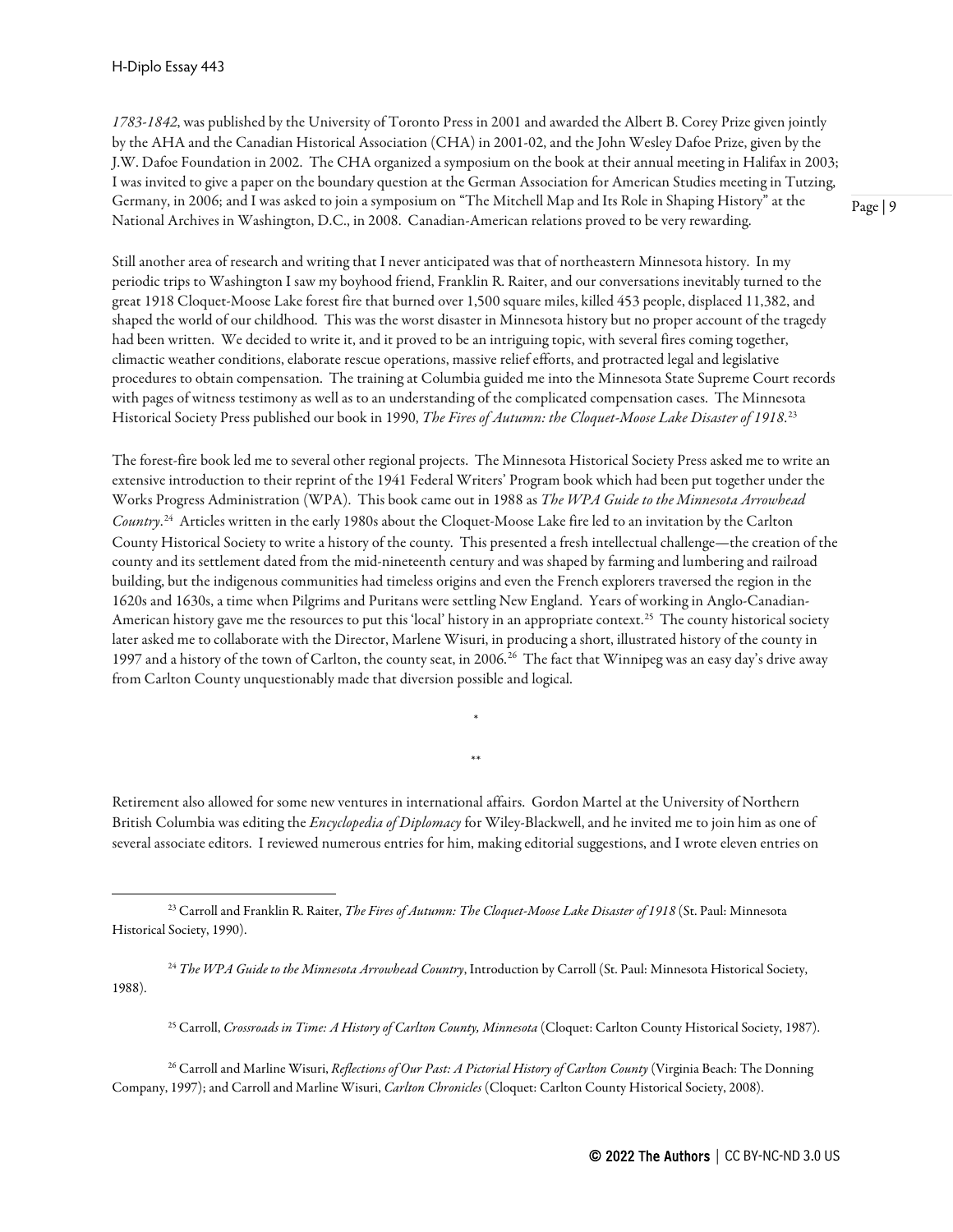international issues and biographical sketches of foreign affairs figures.<sup>27</sup> A seemingly more whimsical project was writing a history of the sinking of the passenger ship *Athenia* on the first day of the Second World War, 3 September 1939, sailing from Glasgow, Belfast, and Liverpool to Montreal. General histories of the war hardly mention the sinking and even the naval historians Samuel Eliot Morrison and Stephen W. Roskill only gave it a few lines. [28](#page-9-1) The one book on the sinking had been written in the 1950s, but an entirely new perspective was possible with US, British, Canadian, and German documents now available, together with quite extensive survivor accounts. Apart from the tragic elements, the sinking also expedited the British decision to implement convoys during the first week of the war, prompted the first of the Franklin D. Roosevelt-Winston Churchill trans-Atlantic telephone conversations, and helped push Congress to amend the Neutrality Laws in 1939. The book, *Athenia Torpedoed: The U-Boat Attack that Ignited the Battle of the Atlantic*, also drew me to the US Naval War College Museum to give one of their 8 Bells Lectures.<sup>[29](#page-9-2)</sup> In the end, this project was not whimsical at all, but another compelling Anglo-Canadian-American study.

\*

\*\*

Thirty years at the University of Manitoba and St. John's College drew me into several academic positions I also never expected. When I arrived in Winnipeg in 1969 the turmoil in the academic world had spilled over into Canada. Even St. John's College, a small, seemingly sleepy arts college with Anglican origins, was growing from a faculty of about 15 up to something like 30 and integrating its teaching program more fully into that of the University. I became involved in the effort to give the faculty a larger voice in the day-to-day running of the College, which in the past had been left to the Warden of the College and the church-appointed College Council. I was appointed Dean of Studies from 1976 to 1978 to help facilitate that change. Just a few years later, 1985-86, I was asked to serve as Acting Warden—the first layperson to hold the position. The College later elected me to chair the St. John's Assembly in 1989-90 and asked me to serve on the Capital Fund Raising Committee for two separate campaigns. In 2016 I was voted the Fellows Recognition Award by the College Assembly. The History Department had me chair numerous committees from time-to-time, but also elected me Associate Head from 1982 to 1984. As for the University of Manitoba itself, I served on the University Senate from 1985 to 1986. My innocent pursuit of a Master's Degree in 1960 in order to enter the publishing world, led me, instead, into a rich academic adventure, along diverse paths, that I could never have imagined.

Francis M. Carroll is Professor Emeritus at the University of Manitoba and a Fellow of St. John's College. He holds a Ph.D. Degree from Trinity College Dublin. Carroll has written or edited thirteen books and numerous articles. His book, *A Good and Wise Measure: The Search for the Canadian-American Boundary, 1783-1842* (University of Toronto Press, 2001), was awarded the Albert B. Corey Prize by the AHA and the CHA in 2001-02 and the John Wesley Dafoe Prize by the Dafoe Foundation in 2002. He has served as the Mary Ball Washington Professor of American History at University College Dublin, Visiting Historian at the University of St. Thomas, and the John J. Burns Library Visiting Scholar at Boston

<sup>27</sup> Gordon Martel, ed., *Encyclopedia of Diplomacy* (New York: Wiley-Blackwell, 2018).

<span id="page-9-1"></span><span id="page-9-0"></span><sup>28</sup> Samuel Eliot Morrison, *The Battle of the Atlantic, 1939-1943* (Boston: Little, Brown and Company, 1947); S.W Roskill, *The War at Sea, 1939-1945: Defensive* (London: Her Majesty's Stationery Office, 1954), vol. 1; and Max Caulfield, *Tomorrow Never Came: The Story of the S.S. Athenia* (New York: W.W. Norton, 1959).

<span id="page-9-2"></span><sup>&</sup>lt;sup>29</sup> Carroll, *Athenia Torpedoed: The U-Boat Attack that Ignited the Battle of the Atlantic* (Annapolis: Naval Institute Press, 2012; (Barnsley: Pen & Sword Books, 2012). See also, Carroll, "The First Shot Was the Last Straw: The Sinking of the T.S.S. *Athenia* in September 1939 and British Naval Policy in the Second World War," *Diplomacy & Statecraft* 20:5 (September 2009): 403-413.